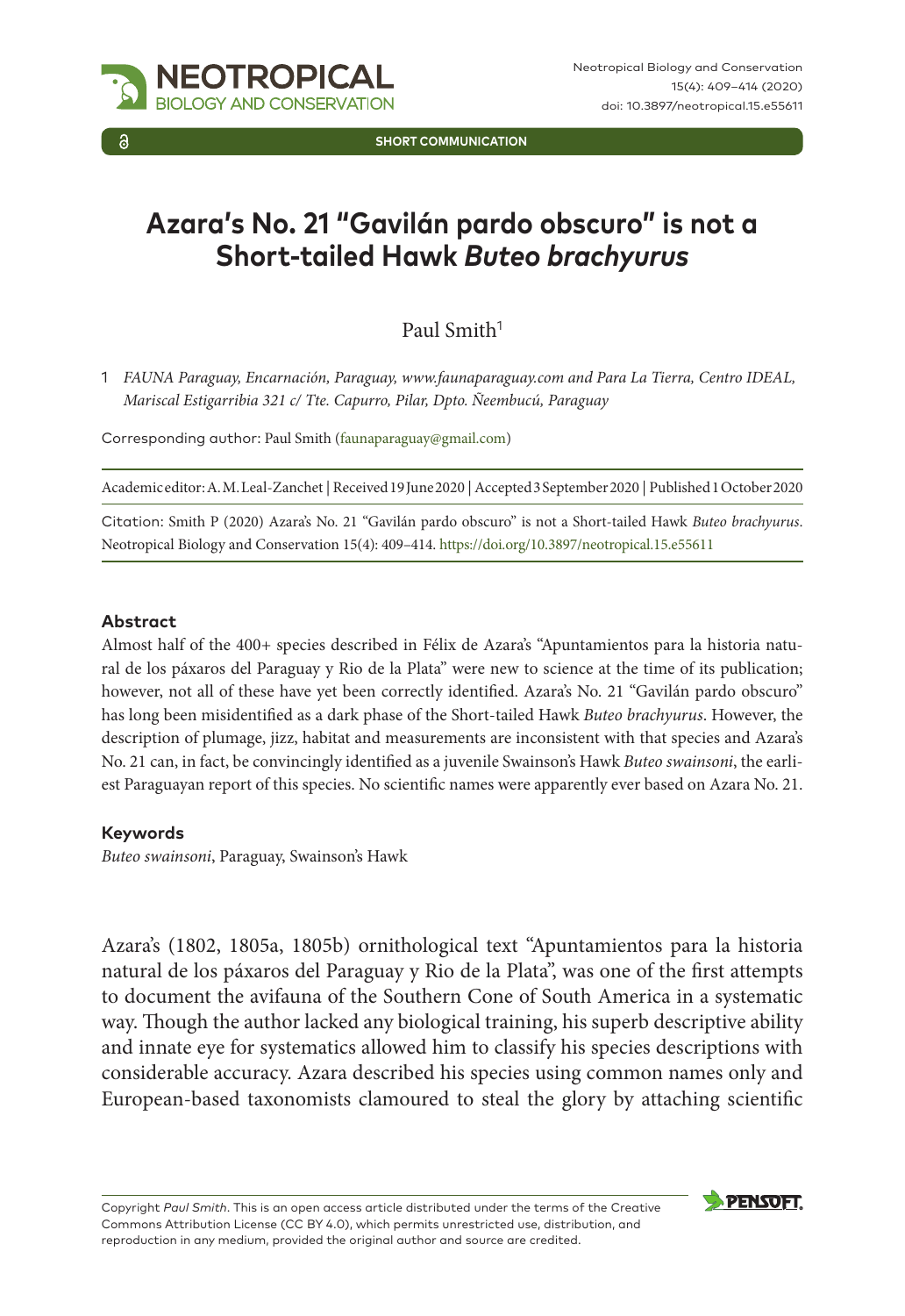names to his descriptions. In fact, around half of Azara's 448 species were unknown to science at the time, yet his name does not appear as the author of any of them.

Despite the detail in his descriptions, a significant proportion of Azara's descriptions remain either unidentified or have long been identified with the wrong species. Amongst these is his No. 21 Gavilán pardo obscuro, a description that Sonnini (in Azara 1809) considered to be an undescribed species in his French translation of the work (correctly at the time) and for which neither Kaup (1847) nor Hartlaub (1847) were able to propose an identity. The first author to attempt to associate the description with a known species was Berlepsch (1887), who proposed tentatively that it could be the black phase of Short-tailed Hawk *Buteo brachyurus* and this has been uncritically repeated by subsequent reviewers (Bertoni 1901; Laubmann 1939; Pereyra 1945). However, this identification is erroneous.

Azara's described his No. 21 Gavilán pardo obscuro as follows (my translation, the original text is included in Appendix I):

"I have not seen it. Noséda describes it and in the letter in which he sent me its description, he stated that it belongs to this family. Notwithstanding, it seems to approach the falcons, for its gracility and way of flying and for the slender wings and proportions; to the point where perhaps it would be better next to the Swallowtailed Kite *Elanus forficatus* and not here. My friend's description is as follows.

It is a hawk that is very different from the first species in this family (Great Black Hawk *Buteogallus urubitinga* and Harris's Hawk *Parabuteo unicinctus*), because brown dominates in its colour: to the point that upon shooting my rifle it seemed entirely brown and in hand its tones were very dull, similar to those of nocturnal birds. It was flying very high around a burn, circling with many others of its species, mixed with some of a paler pattern and it was clear they were different from the shape and wingspan; because this species had a smoother flight, fast and falcon-like and its movements for catching flying insects that escaped the flames were softer and more graceful. Flying with them were also Black-chested Buzzard-Eagles *Geronoaetus melanoleucus*, White-tailed Hawks *Geronoaetus albicaudatus* and the two first swamp hawks (Savanna Hawk *Buteogallus meridionalis*); all doing the same work and looking for cavies, snakes etc. which are scorched into the open; but of all of them, this one was the most different, smaller, with a strange shape, faster flight, a squarer tail and the wings more pointed, being the same as all others of this species. This was the 22 March and I have never seen another.

Length 18 ¼ inches: tail 7: wingspan 43 ¼. From the bill, where the first feathers are streaked and all the neck, is splashed with dark and smoky-white, almost brown, with this colour running along the edges of the feathers without reaching the tips and dominating in almost all that is visible of them, except for behind the ear and under the ear, where the other is predominant; but the top of the head is all dark brown. The breast and sides follow the same design; but at the beginning of the breast, the paler colour is more perceptible, which in parts is almost cinnamon or to put it another way, the opaque white is between cinnamon and brown, which results in a yellowish colour. The leg has the colour of the neck, but with dark blotches,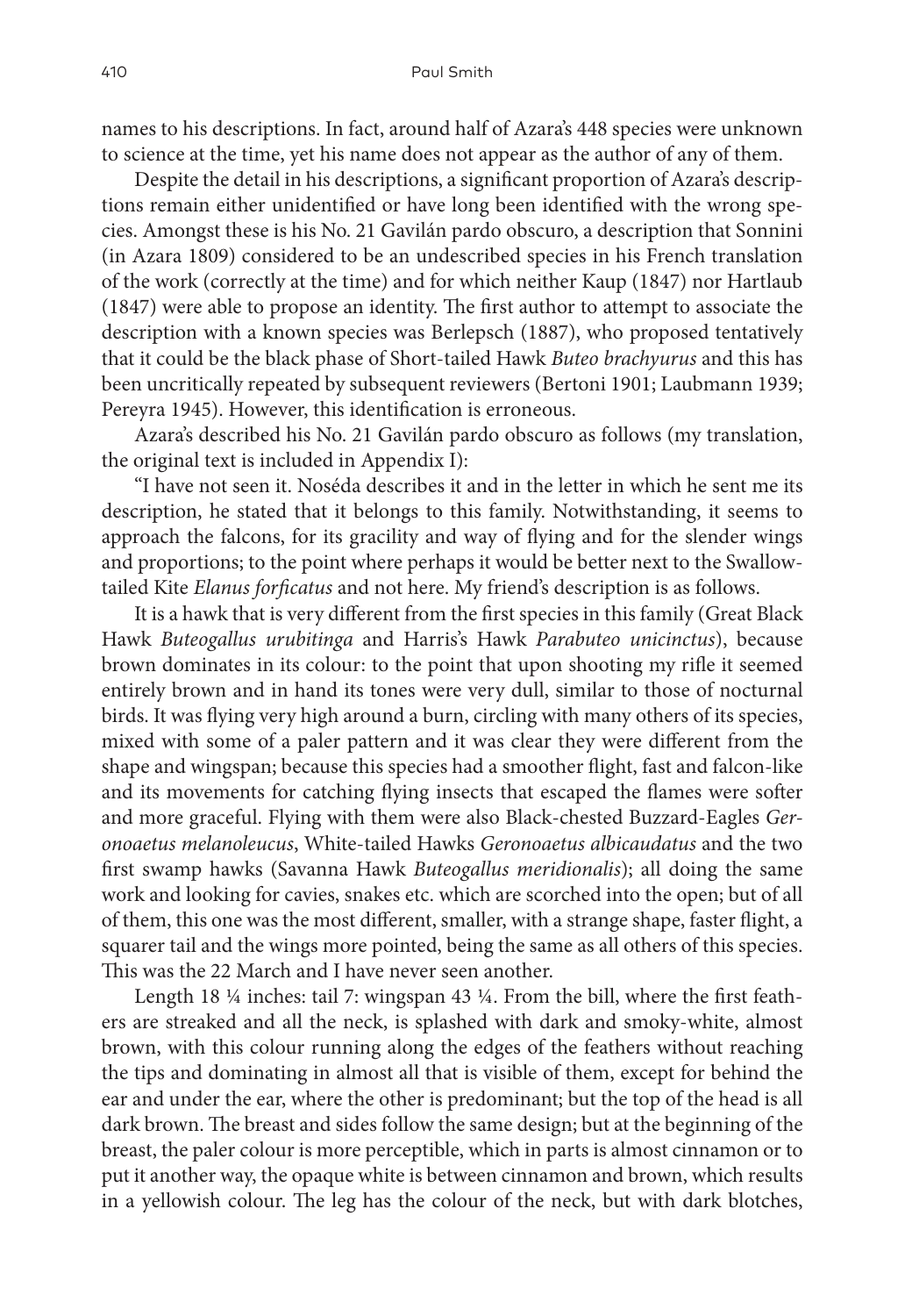which form a chain along the middle of the feathers, with the greater underwing coverts the same and the lesser underwing coverts splashed. The belly to the tail is dirty smoky-white, with spots of another colour. The back to the rump and coverts are very dark brown, but the scapular has the edges and some spots of the same yellowish-white of the breast. Some of the median coverts are white and the lesser have the edges white that form an attractive effect; but this pleasant aspect is not complete, because the feathers are old and the most pointed are worn; so that the white edge is missing or lost in most. The flight feathers and tail are dark brown and above, you can just perceive stripes of a stronger colour. Below they are pale, with dark and opaque white stripes.

Flight feathers 24, the third longest. Tail with 12 feathers of even length. Leg 48 lines. Tarsus 32, straw-coloured with hexagonal scales. Mid-toe 18, its claw 7. Bill 11, with a yellow membrane; and the iris is cinnamon-brown."

With the exception of largely dark plumage (present in several species of buteonines that have a dark phase) and small size (which, on the other hand, rules out most Paraguayan species), there is no real evidence supporting the identity of this description as Short-tailed Hawk. The description applies to a moulting juvenile dark phase of Swainson's Hawk *Buteo swainsoni*. Aside from the fact that the dark phase of the Short-tailed Hawk is extremely rare, there are other glaring inconsistencies between the description and that species, not least the attribution of gregarious behaviour (Short-tailed is largely a solitary bird), the occurrence in an open habitat with other open country hawks (Short-tailed is a forest bird), the description of "gracility" (Short-tailed is compact and fairly robust) and the measurements which are a poor match for this species (Table 1) (Ferguson-Lees and Christie 2001).

The Short-tailed Hawk is an uncommon resident in Paraguay (Guyra Paraguay 2005). Swainson's Hawk is a Nearctic passage migrant that winters in the pampean region of Argentina (Fuller et al. 1998), with extreme passage dates through Paraguay of 9 September to 14 March (Hayes et al. 1990; Guyra Paraguay 2005). The latter date is remarkably consistent with that reported by Noséda (22 March) and the report of numerous individuals together is consistent with birds on migration. No-

| Table 1. Comparative measurements of No. 21 Gavilán pardo obscuro. Measurements in the Table have      |
|--------------------------------------------------------------------------------------------------------|
| been converted into mm from Azara's description (One inch = 25.6 mm; One line = 2.21 mm). Meas-        |
| urements for Swainson's Hawk and Short-tailed Hawk, given in modern literature, are taken from the     |
| following sources: Total Length, Tail, Wingspan, (Ferguson-Lees and Christie 2001); Bill (Blake 1979). |

|              | No. 21 Gavilán pardo obscuro | Swainson's Hawk Buteo swainsoni | Short-tailed Hawk Buteo brachyurus |
|--------------|------------------------------|---------------------------------|------------------------------------|
| Total length | 467.2                        | $430 - 550$                     | $370 - 440$                        |
| Tail         | 179.2                        | $190 - 230$                     | 139-162                            |
| Wingspan     | 1107.2                       | 1170-1370                       | 830-1030                           |
| Leg          | 106.1                        | NA                              | NA                                 |
| Tarsus       | 70.7                         | $62 - 76$                       | $55 - 62$                          |
| Mid-Toe      | 39.8                         | NA                              | <b>NA</b>                          |
| Nail         | 15.5                         | <b>NA</b>                       | NA                                 |
| Bill         | 24.3                         | $20.5 - 25.7$                   | $17 - 21$                          |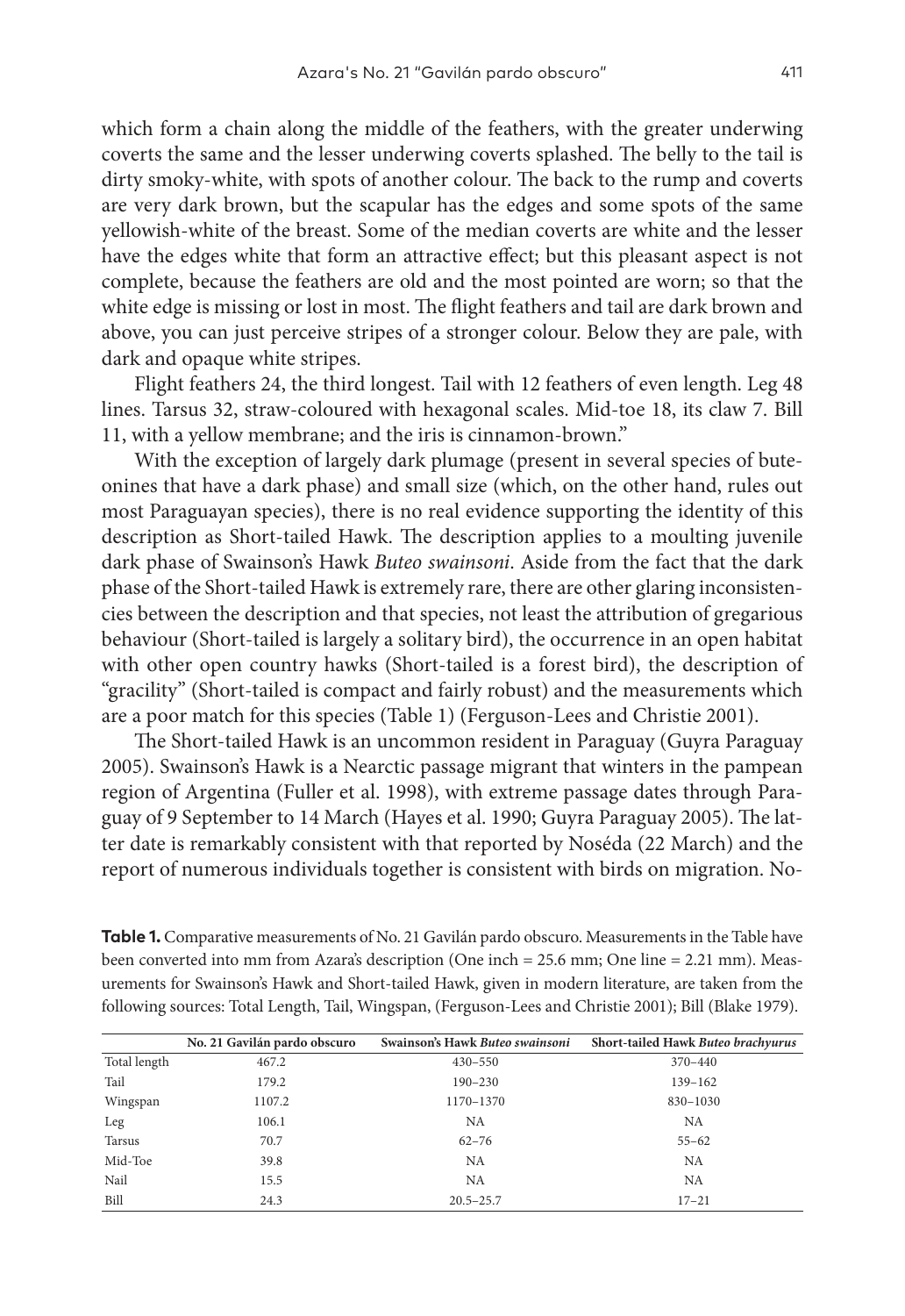séda was a Jesuit priest in the town of San Ignacio, Misiones department in southern Paraguay and this may be assumed to be the locality of his observations, although this was not specifically stated in the text. Note also the "kite" or "falcon-like" impression attributed to the birds by the authors, terms consistent with those used by modern observers when describing the jizz of Swainson's Hawk (Ferguson-Lees and Christie 2001; Clark and Schmit 2017; Wheeler 2018).

However, in addition to all of these points (which are consistent with identification as Swainson's Hawk), the following characteristics may be considered to confirm the identification and to rule out Short-tailed Hawk as a candidate species: 1) two tone ventral colouration (versus uniformly dark in Short-tailed Hawk); 2) pale feather edgings on the upper parts (versus uniformly dark in Short-tailed Hawk); 3) dirty white under-tail covers (versus uniformly dark in Short-tailed Hawk); 4) blotchy pattern of under-wing covers (versus uniformly dark in Short-tailed Hawk); and 5) the pattern ascribed to the head (versus uniformly dark with a white forehead in Short-tailed Hawk). Again in all of these cases, the described appearance is broadly consistent with that of a juvenile dark phase Swainson's Hawk. This represents the first report of the species in Paraguay, predating the specimen (MAK 56919) collected by Steinbacher (1962) on 13 December 1955 by over 150 years.

No scientific names are based on Azara's (1802) description of No. 21 Gavilán pardo obscuro (Hartlaub 1847).

## **Acknowledgements**

The author is grateful to the Pronii programme of CONACyT Paraguay for its support. No permits were required for this research.

## **References**

- Azara F de (1802) Apuntamientos para la Historia Natural de los Páxaros del Paraguay y Rio de la Plata Tomo 1. Imprenta de la Viuda Ibarra, Madrid, Spain, 534 pp. [https://hdl.](https://hdl.handle.net/2027/ucm.5315891003) [handle.net/2027/ucm.5315891003](https://hdl.handle.net/2027/ucm.5315891003)
- Azara F de (1805a) Apuntamientos para la Historia Natural de los Páxaros del Paraguay y Rio de la Plata Tomo 2. Imprenta de la Viuda Ibarra, Madrid, Spain, 562 pp. [https://hdl.](https://hdl.handle.net/2027/ucm.5324207609) [handle.net/2027/ucm.5324207609](https://hdl.handle.net/2027/ucm.5324207609)
- Azara F de (1805b) Apuntamientos para la Historia Natural de los Páxaros del Paraguay y Rio de la Plata Tomo 3. Imprenta de la Viuda Ibarra, Madrid, Spain, 479 pp. [https://hdl.](https://hdl.handle.net/2027/ucm.5324207592) [handle.net/2027/ucm.5324207592](https://hdl.handle.net/2027/ucm.5324207592)
- Azara F de (1809) Voyages dans l'Amérique Méridionale, 3. Oiseaux. Dentu, Paris, France, 479 pp.<https://doi.org/10.5962/bhl.title.84598>
- Berlepsch H (1887) Appendix. Systematisches verzeichniss in der Republik Paraguay bisher beobachteten vogelarten. Journal für Ornithologie 35(2): 113–134. [https://doi.](https://doi.org/10.1007/BF02006191) [org/10.1007/BF02006191](https://doi.org/10.1007/BF02006191)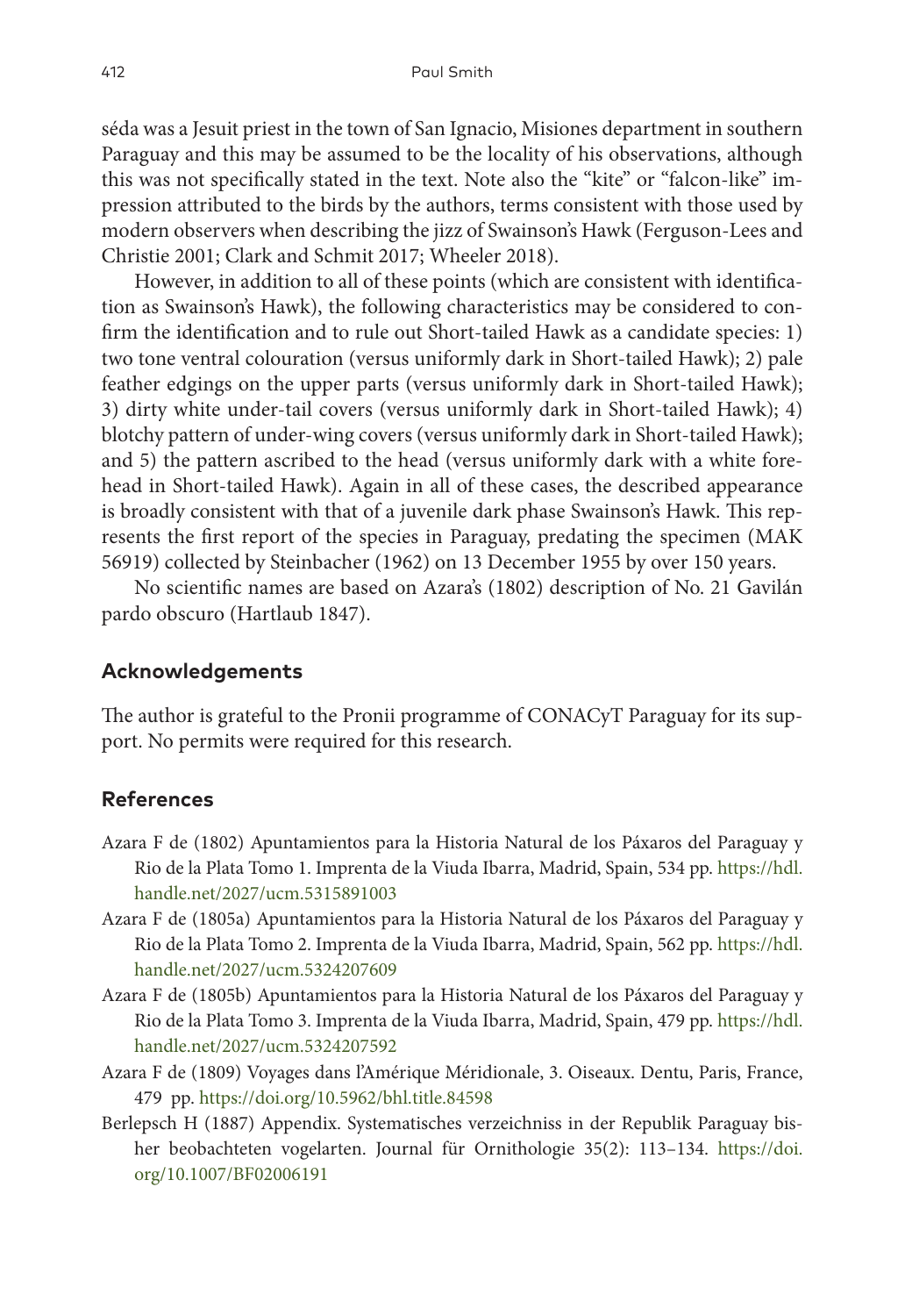- Bertoni A de W (1901) Aves nuevas del Paraguay. Continuación a Azara. Anales Científicos Paraguayos 1: 1–216.<https://doi.org/10.5962/bhl.title.13398>
- Blake ER (1979) Manual of Neotropical Birds volume 1: Spheniscidae (Penguins) to Laridae (Gulls and allies). University of Chicago Press, Chicago, 674 pp.
- Clark WS, Schmit NJ (2017) Raptors of Mexico and Central America. Princeton University Press, Princeton, New Jersey, 304 pp.
- Ferguson-Lees J, Christie DA (2001) Raptors of the World. Houghton Mifflin, Boston, 992 pp.
- Fuller MR, Seegar WS, Schueck LS (1998) Routes and travel rates of migrating Peregrine Falcons *Falco peregrinus* and Swainson's Hawks *Buteo swainsoni* in the western hemisphere. Journal of Avian Biology 29(4): 433–440.<https://doi.org/10.2307/3677162>
- Guyra Paraguay (2005) Atlas de las Aves de Paraguay. Guyra Paraguay, Asunción, Paraguay, 200 pp.
- Hartlaub CJG (1847) Systematischer index zu Don Félix du Azara's Apuntamientos para la Historia Natural de los Páxaros del Paraguay y Río de la Plata. Schünemann, Bremen, Germany, 29 pp.
- Hayes FE, Goodman SM, Fox JA, Granizo Tamayo T, López NE (1990) North American bird migrants in Paraguay. The Condor 92(4): 947–960.<https://doi.org/10.2307/1368731>
- Kaup JJ (1847) Monographien der Genera der Falconidae Tafel 1. Isis 40: 325–383. [https://](https://doi.org/10.5962/bhl.title.155025) [doi.org/10.5962/bhl.title.155025](https://doi.org/10.5962/bhl.title.155025)
- Laubmann A (1939) Die Vögel von Paraguay Erster Band. Strecker und Schröder, Stuttgart, Germany, 246 pp.
- Pereyra JA (1945) La Obra Ornitológica de Don Félix de Azara. Biblioteca Americana, Buenos Aires, Argentina, 160 pp.
- Steinbacher J (1962) Beiträge zur kenntnis der vögel von Paraguay. Abhandlungen der Senkkenbergischen Naturforschenden Gesellschaft 502: 1–106.
- Wheeler BK (2018) Birds of Prey of the East. A Field Guide. Princeton University Press, Princeton, New Jersey, 360 pp. <https://doi.org/10.1515/9781400890163>

# **Appendix 1**

# **Original text from Azara (1802) NÜM. XXI DEL PARDO OBSCURO**.

"Nо lo he visto. Noséda le describió, y en la carta con que me dirigió su descripción, advertía pertenecer á esta familia. Sin embargo parece que se acerca á la de los Alcones, por su ligereza y modo de volar, y por la agudeza de sus alas y proporciones; de modo que tal vez estaría mejor junto á mi *Alcon Colátixera* que no aquí. La descripción de mi amigo es ésta.

Es un Gavilán muy diferente de los dos primeros de esta familia, porque domina lo pardo en sus colores: de modo que á tiro de escopeta parece enteramente pardo, y en la mano sus tintas son muy apagadas, en lo que se asemeja algo á las aves noctur